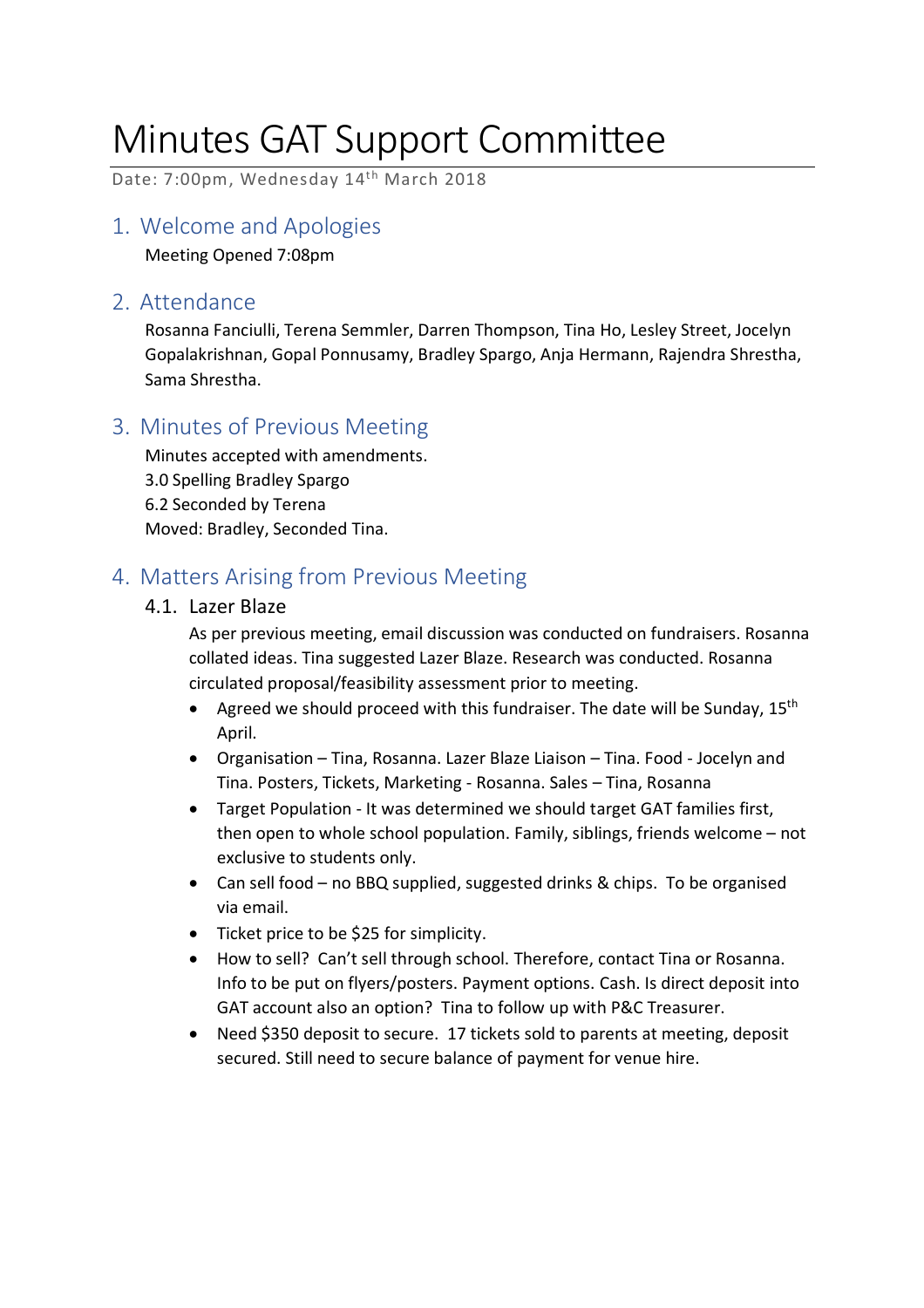## 4.2. Joint LPSG Meeting

Rosanna reported on joint GAT LPSG meeting.

- Both committees to hold joint cake stall on Parent-Teacher Meeting days.
- Both committees to have presence at Lanugages/Music Soiree on Wednesday 21st March – Coloured stickers will be distributed to denote which programs parents and teachers represent. This will facilitate engagement.
- GAT Committee to be active with Languages Expo later  $2^{nd}$  Term

#### 4.3. Scholarships

Further discussion to be held over to next meeting. Lesley to report.

## 4.4. Aurecon Bridges

Gopal put forward information on an academic competition, Aurecon Bridges. Focus on STEM. Would be suitable for GAT and other students to participate in. Sponsoring company, Aurecon, suggests school have internal competition to choose teams to put forward in national competition. Information passed onto school. Received gratefully, need to be mindful of number of events. The principal raise with relevant staff.

## 4.5. GAT Photos

Photos of whole GAT class in addition to GAT Italian & GAT Chinese class photos were approved last year. Lesley will organise for Anne Tumak to take photos of whole GAT class later in the year. Discussion - disappointment we have not previously had full class photos. GAT now stays together as one class for MESH and specialist Language, so it would be good to get photos together.

## 5. New Business

## 5.1. LPSG/GAT Cake Stall

Cake stall at Careers Expo. Stall operates from 2:30 - 5:30 in 30 minutes shifts for volunteers. Please bring food on day or deliver to student services. **Rosanna to email GAT seeking donations/volunteers** 

## 5.2. Soiree

Music & Languages Soiree is on Wednesday March 21st. GAT Committee to represent specialist languages. In an effort to foster parent communication, a name badge/colour sticker code has been put forward to identify GAT/Languages/Music parents. Rosanna to email GAT parents seeking donations of food. Culturally relevant food appreciated, but not necessary.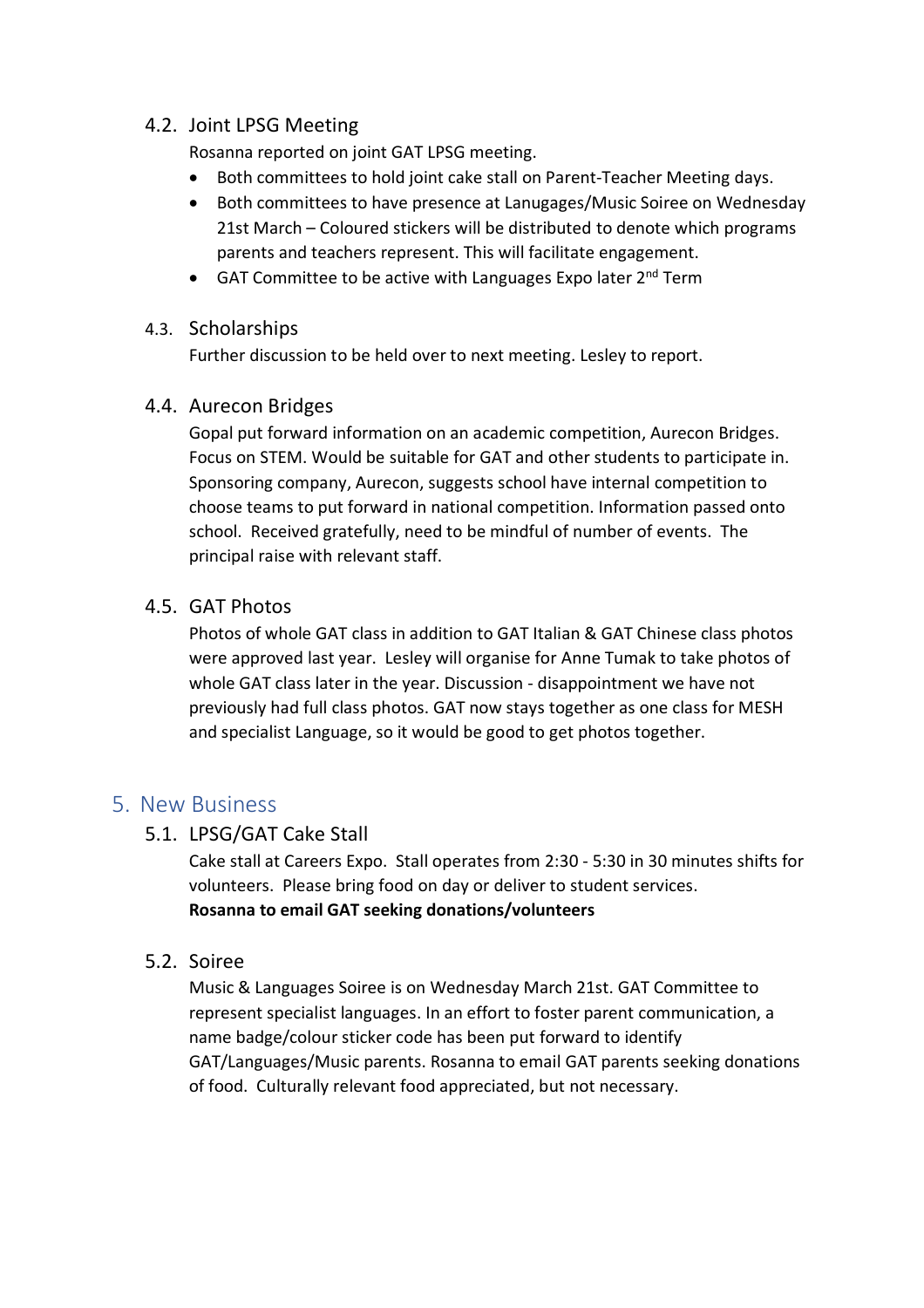## 5.3. Teacher Communications

Issue raised about lack of school/teacher communications regarding what students are doing in class. Suggested that concise information on syllabus provided to parents early in the term would assist keeping students on track and better enable parents to support them. Lesley was grateful for feedback. She explained school has technologies which help and that teachers must use it. The principal does have minimum expectations as to what the teachers will make available and will follow up. It was suggested that parents can contact teachers direct for unit/assessment outlines.

## 6. Reports

6.1 Lesley submitted a written GAT coordinator report. Please find attached. 6.2 Language Teachers Report

# 7. Next Meeting

Next meeting is 7:00pm, Wednesday 16th May 2018

8. Meeting Closed

Meeting closed 8:18pm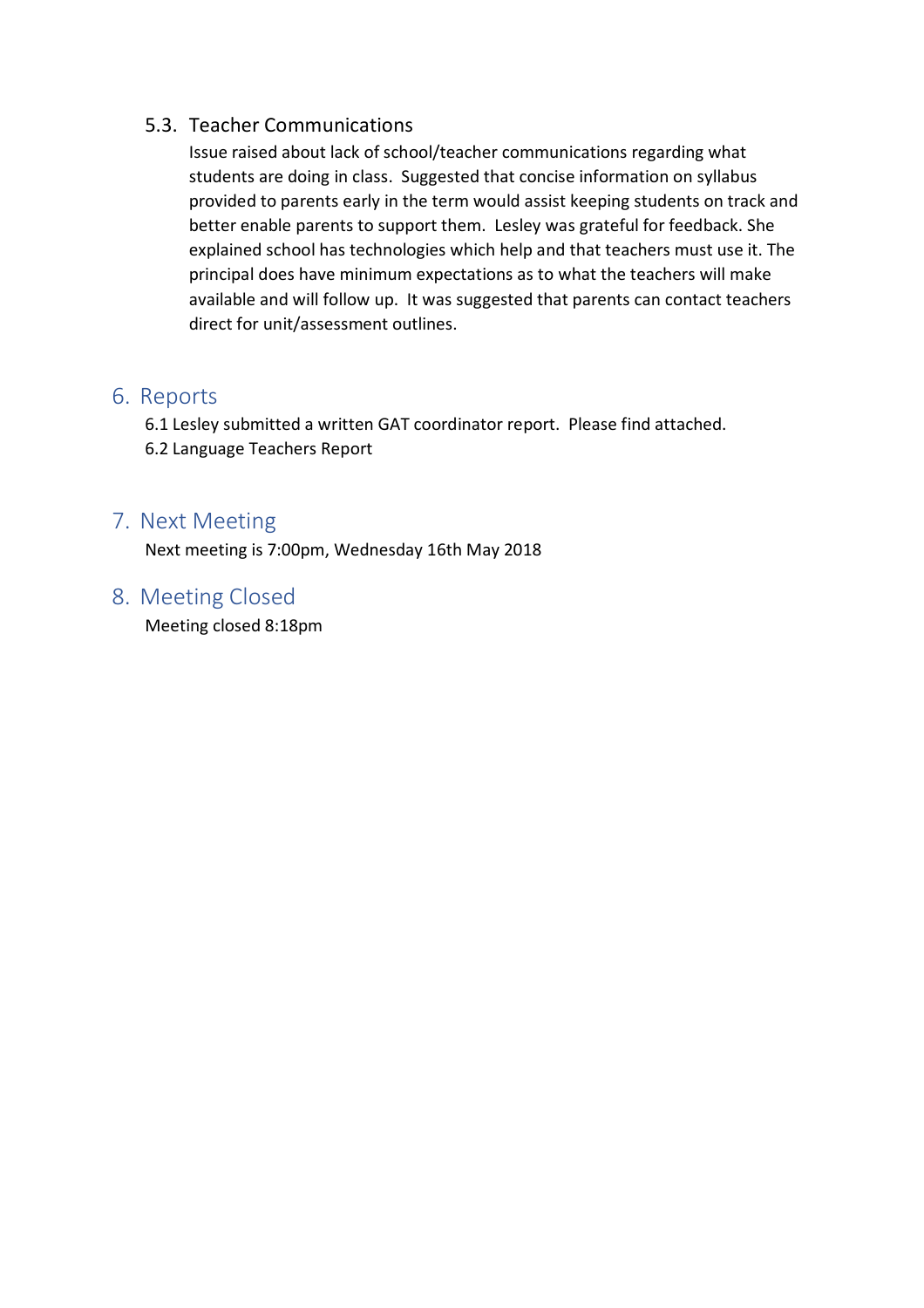# Attachment 1 GAT Coordinator Report

GAT Parent Committee

Teacher's report 14<sup>th</sup> March 2018

#### **Science Club**

Mrs Jones and Mrs Crabtree

Nicole.Jones@education.wa.edu.au

There is a year 7 and 8 science club commencing Wednesday 8<sup>th</sup> March. Students will be exploring rockets and robots. This will occur every Wednesday after school, places are limited – this notice was in the daily notices.

#### **Science & Engineering Challenge**

Mr Lee Payne

#### Lee.Payne@education.wa.edu.au

Year 10 Science and Engineering Challenge on April 9<sup>th</sup> at the Claremont Showgrounds. The challenge is open to year 10 students who are interested in participating. It is a hands-on challenge where students build and problem solve in groups. It is a competition that promotes STEM.

An updated list of what kind of resources teachers would like funding for:

#### **Science**

Year 7 GAT

- Guest speakers
- Access to experts in the field

#### **English**

- Incursions
- Excursions (e.g. go to a play)
- Writing Competition funding (this also includes the Write A Book In A Day Competition)

#### **HASS**

- Incursions
- **•** Excursions
- Year 9 GAT are entering a competition and producing a book. The funds will be for the printing/publishing of a book. Quotes are coming in under \$2000.

#### **Maths**

Guest speakers (engineers, people using Maths in their work)